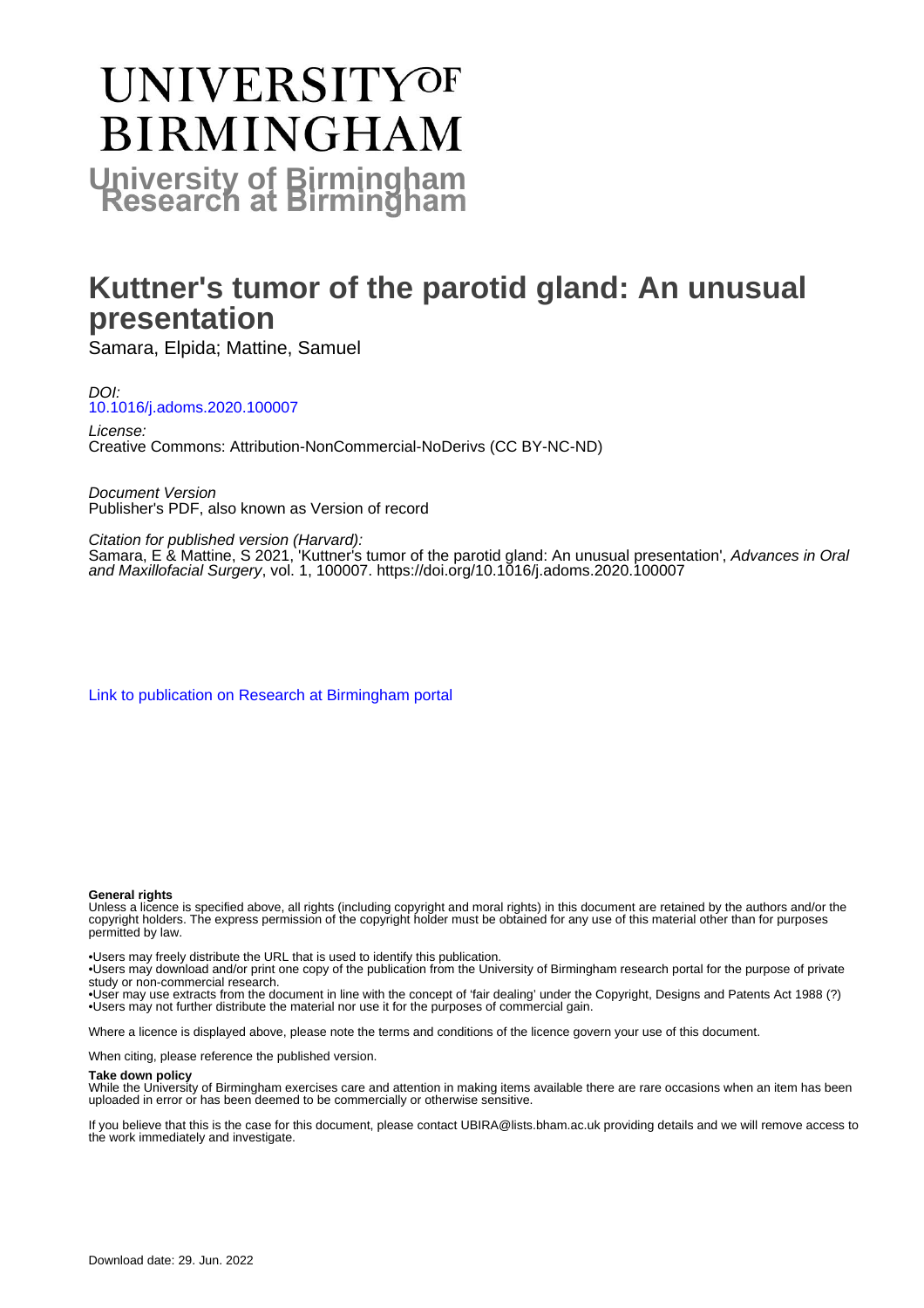

Contents lists available at [ScienceDirect](www.sciencedirect.com/science/journal/26671476)

## Advances in Oral and Maxillofacial Surgery

journal homepage: <www.editorialmanager.com/adoms/default.aspx>

# Kuttner's tumor of the parotid gland: An unusual presentation

### Elpida Samara<sup>[a,](#page-1-0)[\\*](#page-1-1)</sup>, Samuel Mattine <sup>[b](#page-1-2)</sup>

<span id="page-1-2"></span><span id="page-1-0"></span><sup>a</sup> Clinical Tutor Oral Surgery University of Birmingham, Birmingham, UK b Consultant Oral and Maxillofacial Surgeon Worcestershire Acute Hospital, Worcester, UK

#### ARTICLE INFO

Keywords: Kuttner's tumor Parotid gland Chronic sclerosing sialadenitis

#### ABSTRACT

Chronic sclerosing sialadenitis (CSS) (Kuttner's tumor) is a benign fibroinflammatory condition most commonly affecting the submandibular gland. It presents as hard mass that mimics salivary gland neoplasms. We report an unusual presentation of Kuttner's tumor affecting the parotid gland in order to raise the awareness of this rare and underreported entity.

#### 1. Introduction

Chronic sclerosing sialadenitis (CSS) (Kuttner's tumor) is a chronic long-lasting inflammatory disease predominantly affecting the submandibular gland with only few papers reporting parotid presentation [\[1,](#page-2-0)[2](#page-2-1)]. Current research considers KT an immunoglobulin G4 (IgG4)-related idiopathic lesion frequently associated with adenopathy at regional lymph nodes.

Patients present with swelling associated with meals or a completely asymptomatic hard swelling [[3](#page-2-2)]. Clinically, a firm painless mass which mimics a neoplastic process or painful enlarged gland such as sialadenitis is identified [[4](#page-2-3)]. Kuttner's tumor, most commonly, occurs unilaterally with indurated areas of calcification simulating malignancy [[3](#page-2-2)]. Ultrasound features resemble those of a 'cirrotic liver' with diffuse involvement, multiple hypoechoic lesions against an heterogenous background and duct dilatation [\[5\]](#page-2-4). The CT reveals homogenous attenuation and enhancement whereas the MRI demonstrate low to moderate signal intensity [\[6\]](#page-2-5). The differential diagnosis includes lymphomas salivary neoplasia or acute phase of Sjogren's syndrome [\[6\]](#page-2-5).

We present a rare case of a young female patient diagnosed with Kuttner's tumor in the parotid.

#### 2. Case report

A 37-years old patient presented with a non-tender slow-growing mass in the left parotid present approximately 3 months without any changes in size. She denied any history of dry eyes or mouth and taste alterations. Her medical history was unremarkable.

On examination, a lump on the left tail of the parotid approximately  $1 \times 1$  cm was identified with no lesions at the right side and the submandibular region. The ultrasound scan revealed a lobulated slightly ill defined hypoechoic mass measuring  $2.3 \times 1x1.6$  cm ([Fig. 1\)](#page-2-6).

Salivary gland malignancy was suspected and a left superficial parotidectomy was conducted. Six weeks after the surgery there was a grade 2 weakness of the left facial nerve and sufficient post-operative healing.

The histology reported diffuse chronic lymphocytic sialadenitis with marked acinar atrophy and sclerosis. Reactive lymph nodes were seen adjacent to the gland. Epimyoepithelial islands and lymphotic atypia weren't seen at the specimens. Patchy periductal granulomatous inflammation was also noted. The diagnosis was of chronic sclerosing sialadenitis (Kuttner's tumor). One year after the operation she had full facial nerve function and the surgical site healed completely.

Two and a half years after the operation she developed a 1.5 cm lump in the accessory parotid when an FNA and an MRI were conducted. The FNA reported ductal epithelial cells along with small and medium size lymphoid cells and histiocytes, an appearance keeping with chronic sclerosing sialadenitis. The histology from the excision was reported as benign lobulated adipose tissue.

#### 3. Discussion

Chronic sclerosing sialadenitis (CSS) (Kuttner's tumor) most commonly occurs in the submandibular gland with only three reported cases in the parotid gland [\[7](#page-2-7)–[9](#page-2-7)]. In fact two of those cases involve the submandibular glands as well. In our case, the submandibular area was unaffected but a slowly growing firm swelling existed at the left parotid area. The disease is most commonly identified in the fourth to the sixth decade with a male predominance [[10\]](#page-2-8) whereas we present the earliest onset of the disease; a female patient at the third decade.

<https://doi.org/10.1016/j.adoms.2020.100007> Received 26 November 2020; Accepted 27 November 2020

Available online 6 January 2021

2667-1476/Crown Copyright © 2021 Published by Elsevier Ltd on behalf of British Association of Oral and Maxillofacial Surgeons. This is an open access article under the CC BY-NC-ND license [\(http://creativecommons.org/licenses/by-nc-nd/4.0/\)](http://creativecommons.org/licenses/by-nc-nd/4.0/).



<span id="page-1-1"></span><sup>\*</sup> Corresponding author. E-mail address: [e.samara@nhs.net](mailto:e.samara@nhs.net) (E. Samara).